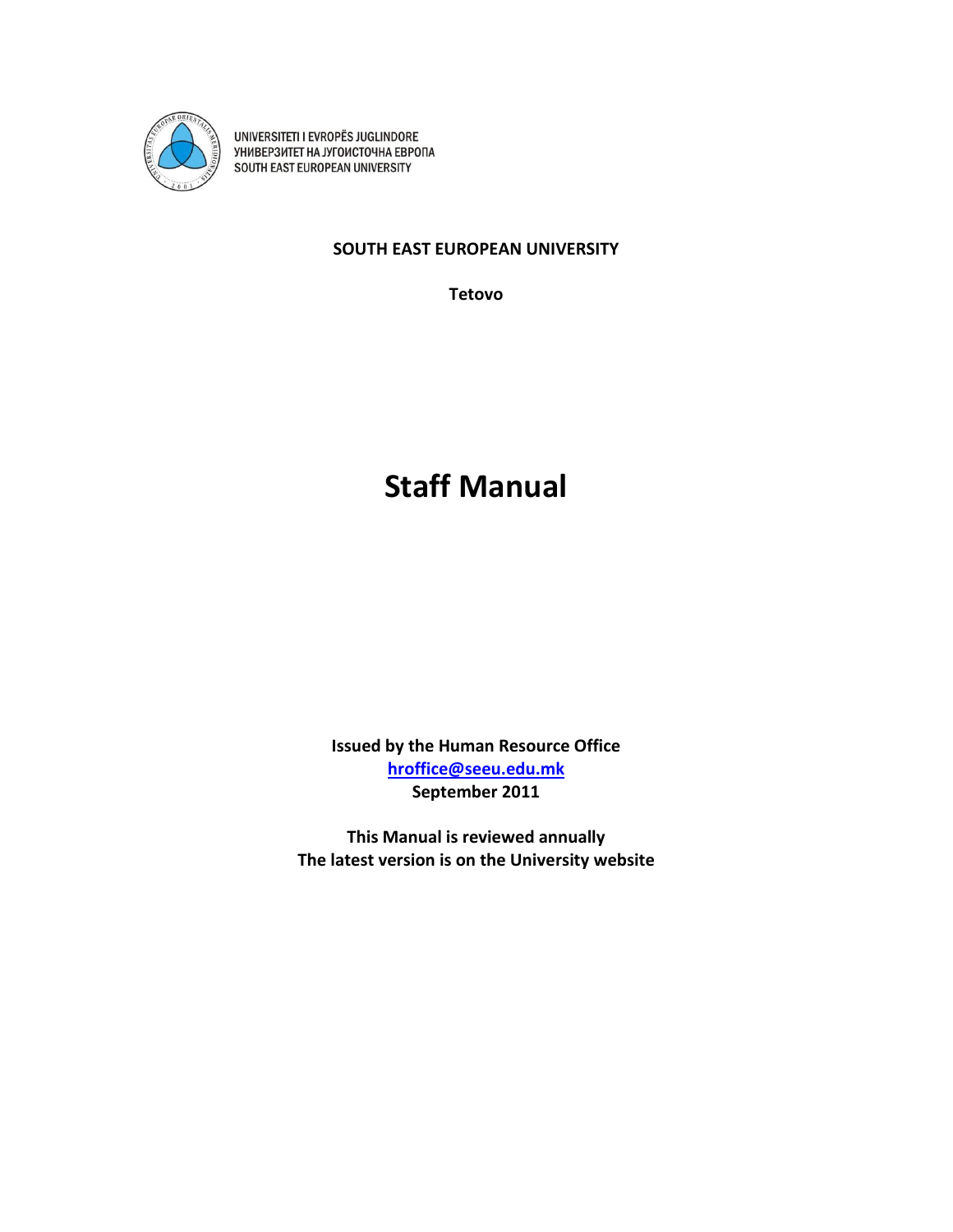# CONTENTS

|                                                                                                                                                           | 3                            |
|-----------------------------------------------------------------------------------------------------------------------------------------------------------|------------------------------|
|                                                                                                                                                           |                              |
|                                                                                                                                                           | $\overline{\mathbf{3}}$      |
| Human Resource Office - mission                                                                                                                           | $\overline{\mathbf{4}}$      |
|                                                                                                                                                           |                              |
|                                                                                                                                                           | $\mathbf{A}$                 |
|                                                                                                                                                           |                              |
|                                                                                                                                                           |                              |
|                                                                                                                                                           |                              |
|                                                                                                                                                           |                              |
| Part-Time Academic Authorship and Administrative Contract _______________________6                                                                        |                              |
|                                                                                                                                                           |                              |
|                                                                                                                                                           |                              |
|                                                                                                                                                           | 6                            |
|                                                                                                                                                           | 7                            |
|                                                                                                                                                           |                              |
|                                                                                                                                                           |                              |
|                                                                                                                                                           |                              |
|                                                                                                                                                           |                              |
|                                                                                                                                                           |                              |
|                                                                                                                                                           |                              |
|                                                                                                                                                           |                              |
|                                                                                                                                                           | 9                            |
|                                                                                                                                                           |                              |
|                                                                                                                                                           |                              |
|                                                                                                                                                           |                              |
|                                                                                                                                                           | $\overline{9}$               |
|                                                                                                                                                           | 10                           |
|                                                                                                                                                           |                              |
|                                                                                                                                                           | 10                           |
|                                                                                                                                                           | 10<br><u>and a strong to</u> |
|                                                                                                                                                           | 10                           |
| <b>Paid Leave</b>                                                                                                                                         | 11                           |
| Unpaid Leave___________                                                                                                                                   | 11                           |
| Absence from Work due to Civic Responsibility __________________________________                                                                          | 12                           |
|                                                                                                                                                           | 12                           |
|                                                                                                                                                           | 12                           |
|                                                                                                                                                           | 13                           |
|                                                                                                                                                           | 13                           |
| Pension – (Retirement based on age) 13                                                                                                                    |                              |
| VI. The History of the University<br><u> 2000 - 2000 - 2000 - 2000 - 2000 - 2000 - 2000 - 2000 - 2000 - 2000 - 2000 - 2000 - 2000 - 2000 - 2000 - 200</u> | 13                           |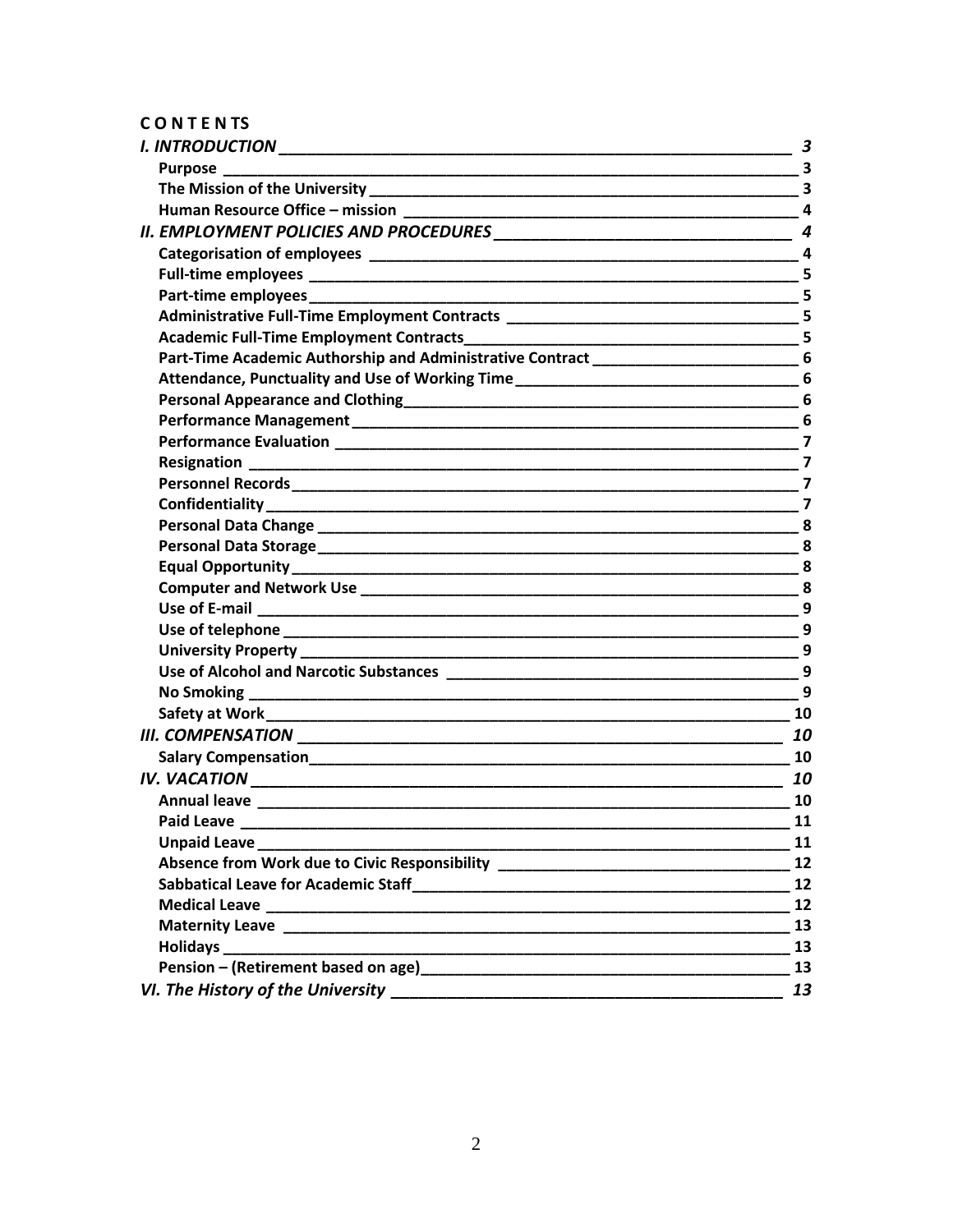## <span id="page-2-0"></span>**I. INTRODUCTION**

#### <span id="page-2-1"></span>**Purpose**

This manual offers guidance for South East European University staff by providing a description of important employment policies, procedures, working conditions, employee rights, obligations and benefits.

Please ensure that you read it carefully so that you are familiar with its content. The University will make all reasonable efforts to keep this manual up to date with its current policies and practices, but it retains the right to modify or change any policy or practice described in the manual at any time. Members of staff will be informed of key changes via the University webpage, University publications or through e-mails.

If you are a new member of staff, we would like to welcome you to the University and hope that this Manual is useful.

If any member of staff has a question on how to interpret any topic in the manual, please consult the Human Resource Office.

#### <span id="page-2-2"></span>**The Mission of the University**

The Mission of the University is enshrined in its deed as brought by its founders.

#### **The Mission is to:**

- **•** pursue excellence in teaching and research;
- be open to all on the basis of equity and merit regardless of ethnicity;
- actively seek cooperation with other universities, both in the Republic of Macedonia and in South East Europe as a whole.

#### **It has as its main aims:**

- to contribute to the use of the Albanian language in higher education;
- to promote inter-ethnic understanding;
- to ensure a multi-lingual and multi-cultural approach to teaching and research
- to develop its teaching programme with a broad international and European perspective.

## **The deed requires that the University should:**

 be socially committed and open to all students on the basis of equity and merit, regardless of their ideological, political, cultural, and social background;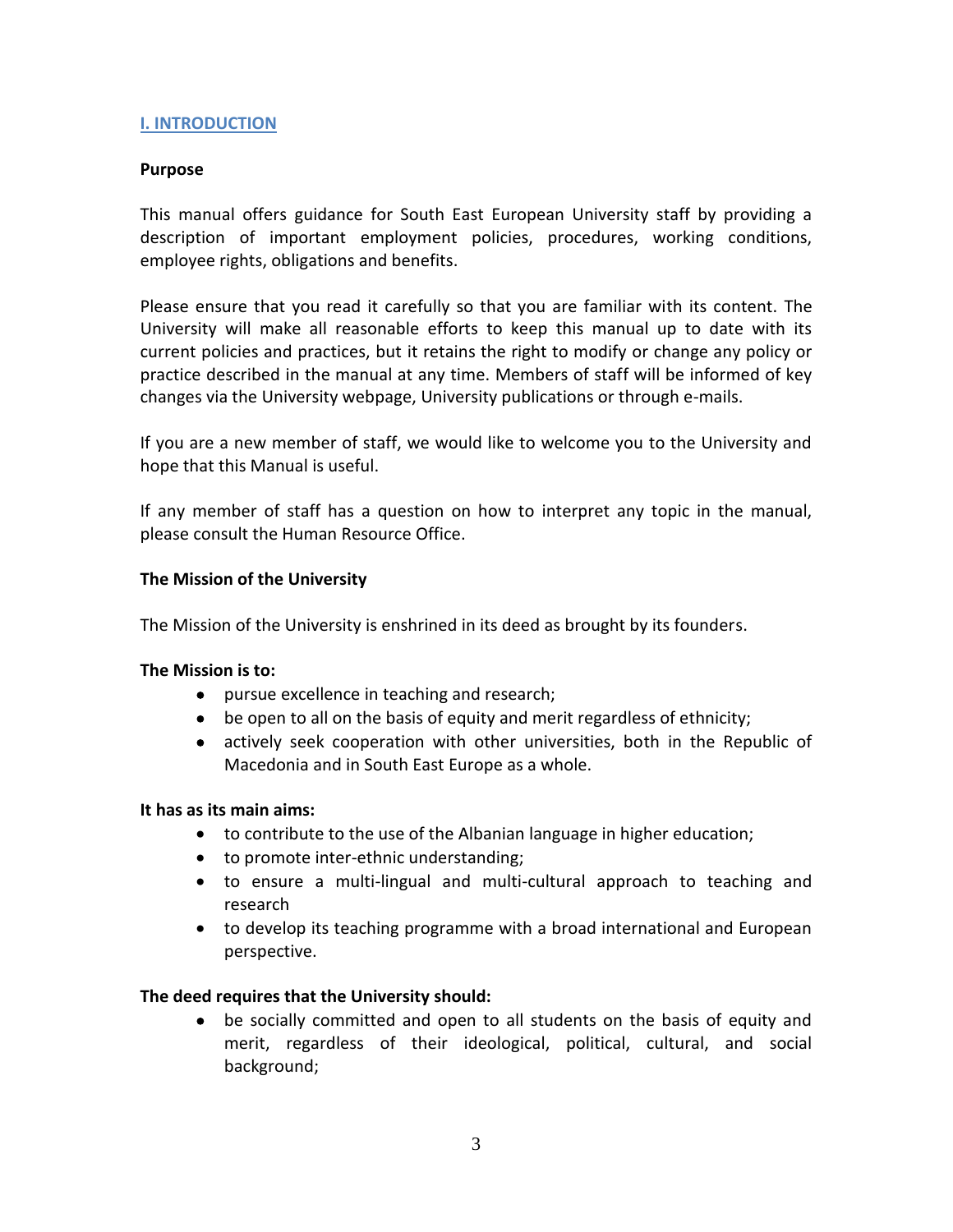- be committed to the Albanian culture, language, and population, while defining itself within a broad international perspective and in a multilingual approach to teaching and research;
- offer a broad spectrum of courses in the socio- economic disciplines and sciences, underpinned by strong transferable skills-training and by research attuned to current academic developments;
- develop permanent and continuing education continually and selectively;
- position its academic offering in the wider social context and engage in constant dialogue with its environment;
- develop and promote research in its academic fields of activity;
- aim to be an enterprising higher education institution fostering social and economic applications and activities.

# <span id="page-3-0"></span>[Human Resource Office](http://www.seeu.edu.mk/en/about/organization-management/administrative-offices/hroffice) – mission

The Mission of the Human Resource Office is to develop and implement relevant activities in accordance with the University Mission and [Strategic Plan](http://www.seeu.edu.mk/files/StrategicPlan2013-2016.pdf) and, in particular, to attract, develop, motivate and retain highly qualified and competent staff, who contribute to the University's reputation as a prominent educational institution.

The Human Resource Office aims to ensure that all staff are treated fairly, enjoy a work environment that is equitable, free from unacceptable personal or external influence, discrimination and harassment and receive training opportunities and professional staff development to maximize their potential.

The Human Resource Office supports effective and sustainable human resource management for the University; and the assessment, reorganization and improvement of staff members' productivity and accomplishment, with respect for the dignity and merits of each member of staff. In order to maintain these aims, the Human Resource Office operates the [service standard,](http://www.seeu.edu.mk/files/docs/standardet/en/11%20Human%20Resources%20Standard.docx) in line with the [University Communication](http://www.seeu.edu.mk/files/docs/standardet/en/1%20University%20Communication%20Standard.docx)  [Standard.](http://www.seeu.edu.mk/files/docs/standardet/en/1%20University%20Communication%20Standard.docx)

# <span id="page-3-1"></span>**II. EMPLOYMENT POLICIES AND PROCEDURES**

## <span id="page-3-2"></span>**Categorisation of employees**

All positions are categorized in a rank or level defined according to qualifications, skills, experience, complexity, level of authority and impact and each member of staff has a Job Description based on this ranking. The ranking is linked to the University's Ranking [and Remuneration Policy.](https://my.seeu.edu.mk/private/Ranking?language=EN)

In accordance with legal and University needs**,** staff members are either full-time or part-time employees, defined as follows: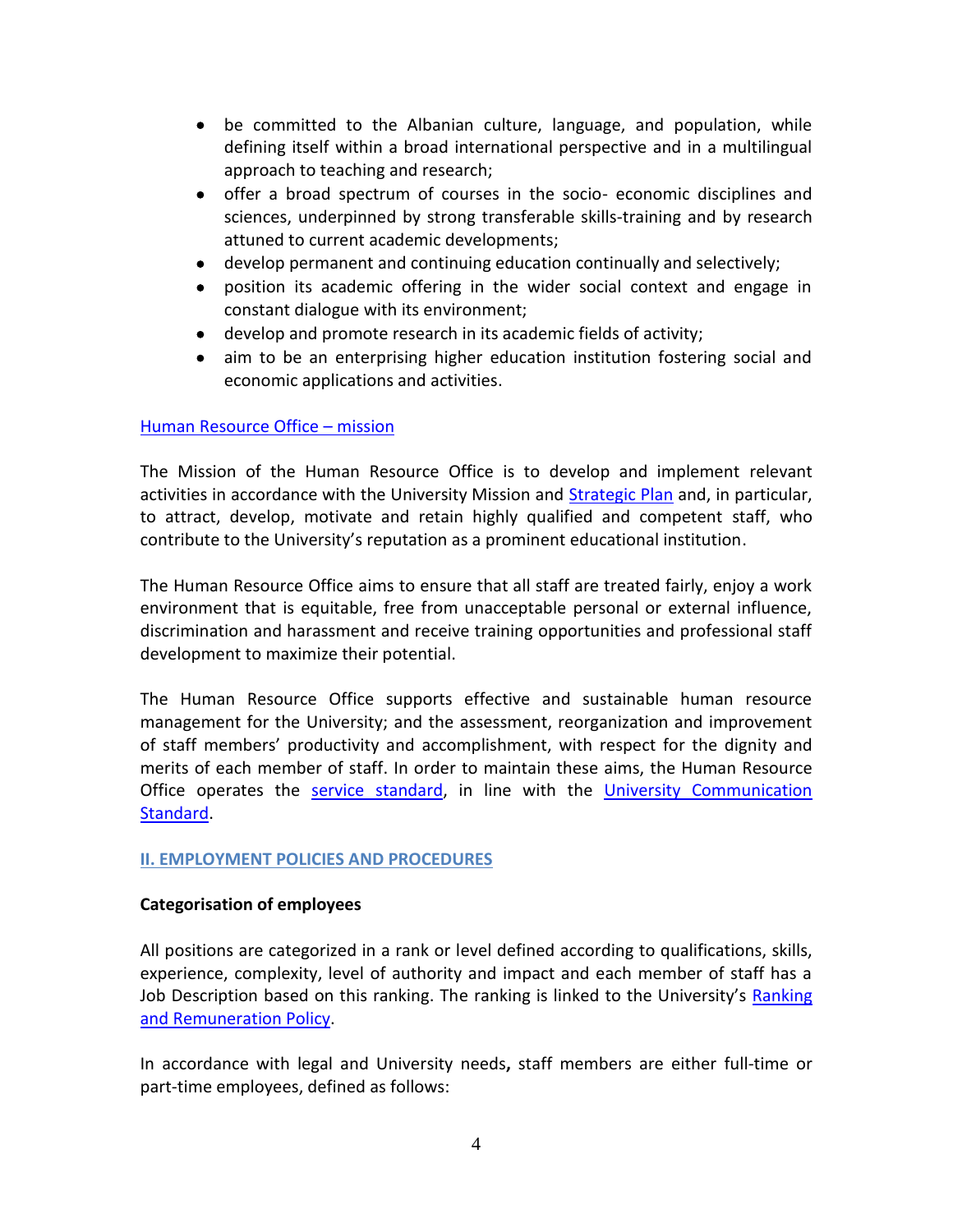# <span id="page-4-0"></span>**Full-time employees**

Full-time staff work 40 hours per calendar week, normally divided five/eight-hour per day although some staff may be required to have a flexible working time such as during evenings and weekends as defined in individual Job Descriptions. The University pays contributions in line with current legal requirements.

# <span id="page-4-1"></span>**Part-time employees**

Part-time staff work less than full-time i.e. 40 hours per week, and are usually hired to work for a shorter, specified period. Such staff members are remunerated pro-rata in accordance with the Ranking and Remuneration Policy.

# <span id="page-4-2"></span>**Administrative Full-Time Employment Contracts**

When a working relationship is established for the first time with an administrative member of staff, the contract is a probationary contract, with full benefits, for 3 (three) months. This probation period must be completed satisfactorily. Thereafter, the contract is until 31 August of that academic year. Administrative staff with at least (3) three positive Annual Staff Evaluations in accordance with the Staff Evaluation Procedure, have a 3 (three) year contract, subject to performance management. The exception is for cover positions which are for the period of cover.

# <span id="page-4-3"></span>**Academic Full-Time Employment Contracts**

For staff with teaching-scientific title (Docent, Associate and Full Professor for first appointment), the period in title is 5 (five years) but the employment contract is for a period of four years and five months from the day of appointment. This contract includes expectations for the successful completion of teaching (about 70% of the workload) and research (about 30% of the workload). Before the end of the four years and seven months contract, the Dean/Director reviews the position in accordance with the academic requirements and business needs of the Faculty/Centre and legal provision. At least two months before the end of this contract, the Dean provides a written recommendation that the position remains, is changed or is closed, for confirmation by senior management. They inform HR in writing of their decision at least one month before the end of this contract, and HR informs the member of staff. If the decision is to continue with the position, the member of staff has an additional contract for seven months until the completion of the election process. If the position is closed, the member of staff's employment relationship is not continued.

For staff with teaching-professional titles (High Lector/Lector) the period in title is 4 (four) years but the contract is for a period of three years and three months from the day of appointment, which is in line with the legal period of title. The process for review is as above.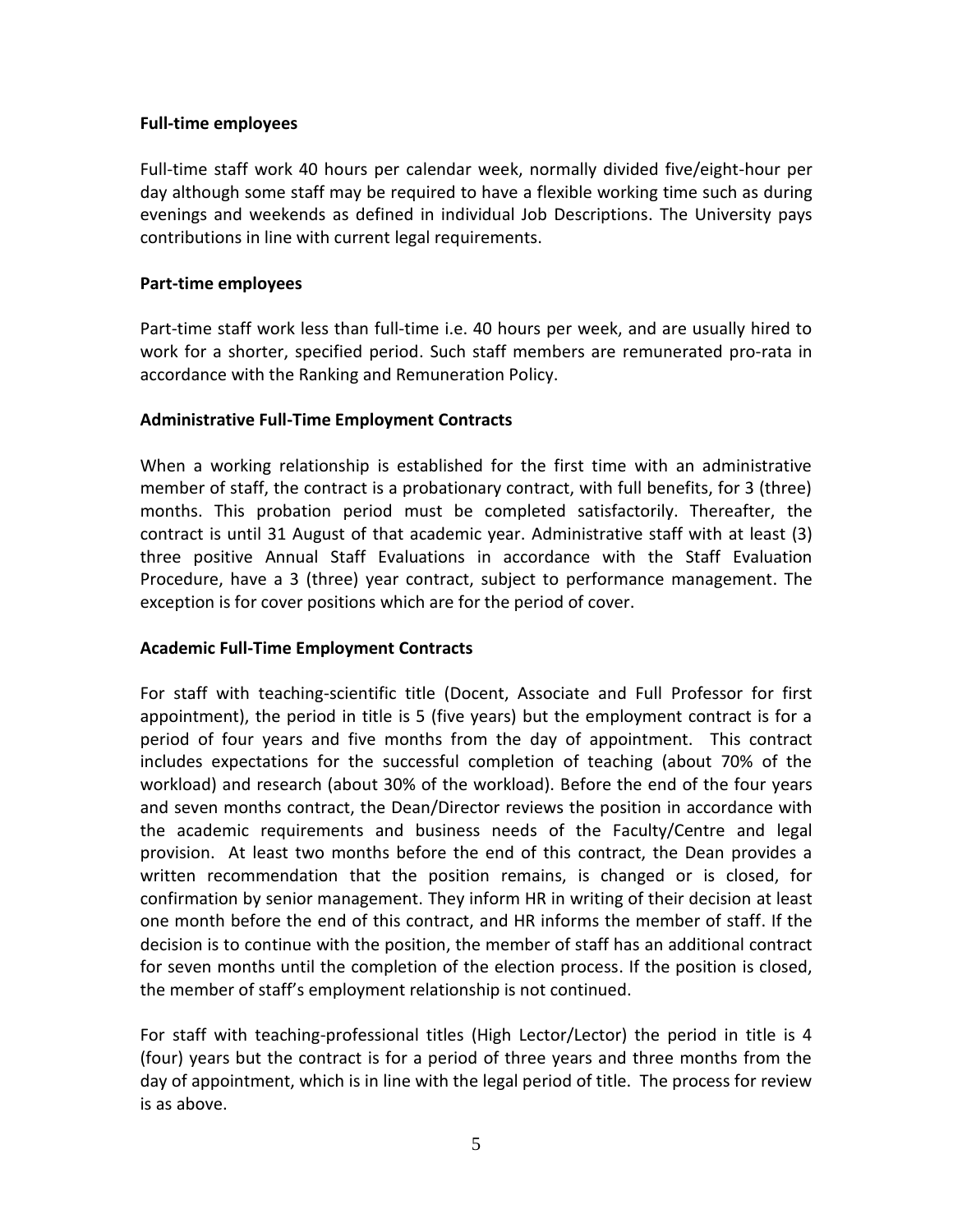For Assistant PhD Student, the election period is for 5 (five) years but the contract is for one year. The process for review is as above but annually.

All positions are subject to performance management (see section below) in line with the Contract of Employment, the [Ranking and Remuneration Policy,](https://my.seeu.edu.mk/private/Ranking?language=EN) the [Rule on](http://www.seeu.edu.mk/files/Rule_on_promotion_to_teaching_scientific_title.pdf)  [Appointment in Scientific Title,](http://www.seeu.edu.mk/files/Rule_on_promotion_to_teaching_scientific_title.pdf) the [Rule on Scientific Research](http://www.seeu.edu.mk/files/docs/regulloret/Rule-on-Scientific-ResearchMM.pdf) and the Staff Evaluation Procedure.

## <span id="page-5-0"></span>**Part-Time Academic Authorship and Administrative Contract**

Part time academic and administrative staff is employed with specific contracts appropriate to the duties, period of work required and other specific details. All positions are subject to performance management in line with the Rules and procedures of the University**.**

#### <span id="page-5-1"></span>**Attendance, Punctuality and Use of Working Time**

In order to maintain the efficiency of the workplace and effective availability of and access to staff, the University expects all staff to be punctual and to respect the work schedule. Absence and delays at work negatively affect the work of other employees. Should you find yourself in a situation where you cannot arrive to work on time, you must contact your Supervisor. The University registers the staff presence electronically, in line with legal requirements and staff members are obliged to use this system. Frequent absence and delays may be dealt with in accordance to the Rule on Working [Time and Allocation of Working Time](http://www.seeu.edu.mk/files/docs/regulloret/2014/anglishtPDF/Rule%20on%20Working%20Time.pdf) and [University's Disciplinary Rule](http://www.seeu.edu.mk/files/docs/regulloret/2014/anglishtPDF/Disciplinary-rule.pdf).

#### <span id="page-5-2"></span>**Personal Appearance and Clothing**

Staff is expected to maintain a clean and neat appearance, consistent with a constructive and professional work environment and which supports a positive image of the University internally and to the community.

Some University services such as Security and Janitors require a uniform and this should be worn, and kept presentable, during working hours. Safety clothing may be provided and must be worn as required. Diversity is respected but use of slogans or graphics on clothing contrary to the mission of the university is not acceptable.

## <span id="page-5-3"></span>**Performance Management**

The University operates a number of procedures which manage the performance of staff and support them in their work for the effectiveness of the university. These include procedures for recruitment, probation for new staff, promotion (especially academic promotion), staff development, disciplinary and competency, staff evaluation,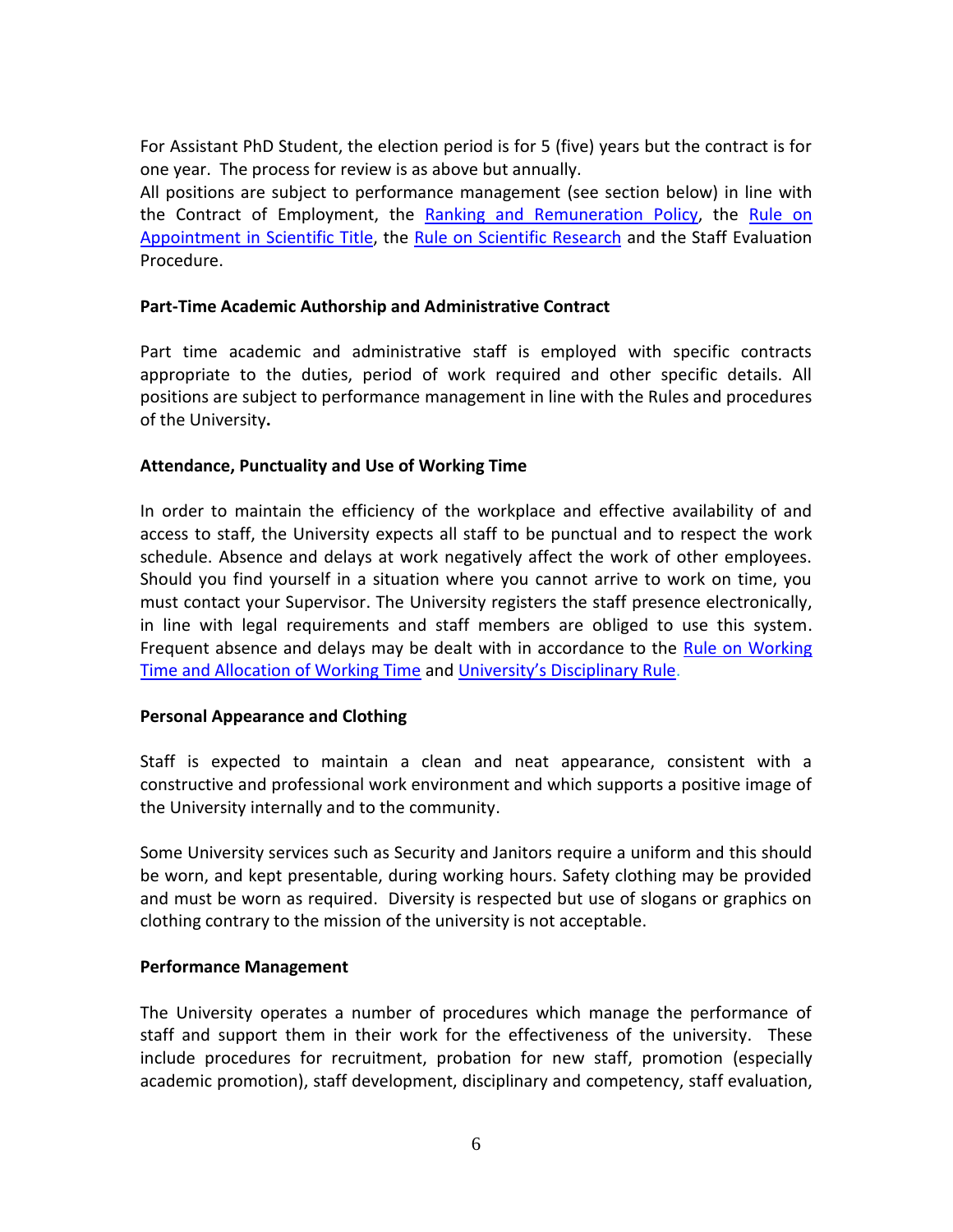redundancy. Staff are advised to check these procedures or ask the Human Resource Office in person or by email: [hroffice@seeu.edu.mk.](mailto:hroffice@seeu.edu.mk)

# <span id="page-6-0"></span>**Performance Evaluation**

The University operates an annual Staff Evaluation Procedure for all members of staff in order to evaluate their performance. Its purposes are to acknowledge achievement, support improvement and development, and to provide a quality assurance mechanism. It also deals with under-achievement and renewal of contracts.

# <span id="page-6-1"></span>**Resignation**

Resignation is a voluntary act, initiated by the employee to terminate their work relation with the University. The Staff member should address a letter of resignation to the Human Resource Office. Employees are required to give a minimum of one month's notice although they may be released earlier with agreement. A proper exit interview and handover of responsibilities should be carried out.

# <span id="page-6-2"></span>**Personnel Records**

The Human Resource Office keeps evidence and maintains personnel records. Personnel records are the property of the University. SEE University and its employees have a mutual interest in ensuring that personnel records are properly used. SEEU Managers may request access to personnel records for their own staff. HR employees have access to personnel records as authorized by the Director of HR. Any employee who wants to see his/her file, should address a written request to the Human Resource Office who will provide access to or copies of the information kept about him/her, in accordance with [data protection legislation](http://www.seeu.edu.mk/files/docs/Pravilnik-za-tehnickite-i-organizaciskite-merki.pdf) and University procedures for data protection. This means that confidential and personal information pertaining to other employees will not be provided, unless on the official and lawful request of an authority which is duly authorized. If the employee is not satisfied with the accuracy of any information contained in their record, he/she can request the Human Resource Office to initiate an investigation with the aim of ensuring that all information in their record is accurate and non-discriminatory.

# <span id="page-6-3"></span>**Confidentiality**

All students and staff records are considered as confidential information. All employees are expected to respect this confidentiality and conduct themselves with the utmost discretion with regard to such information, both inside and outside the university.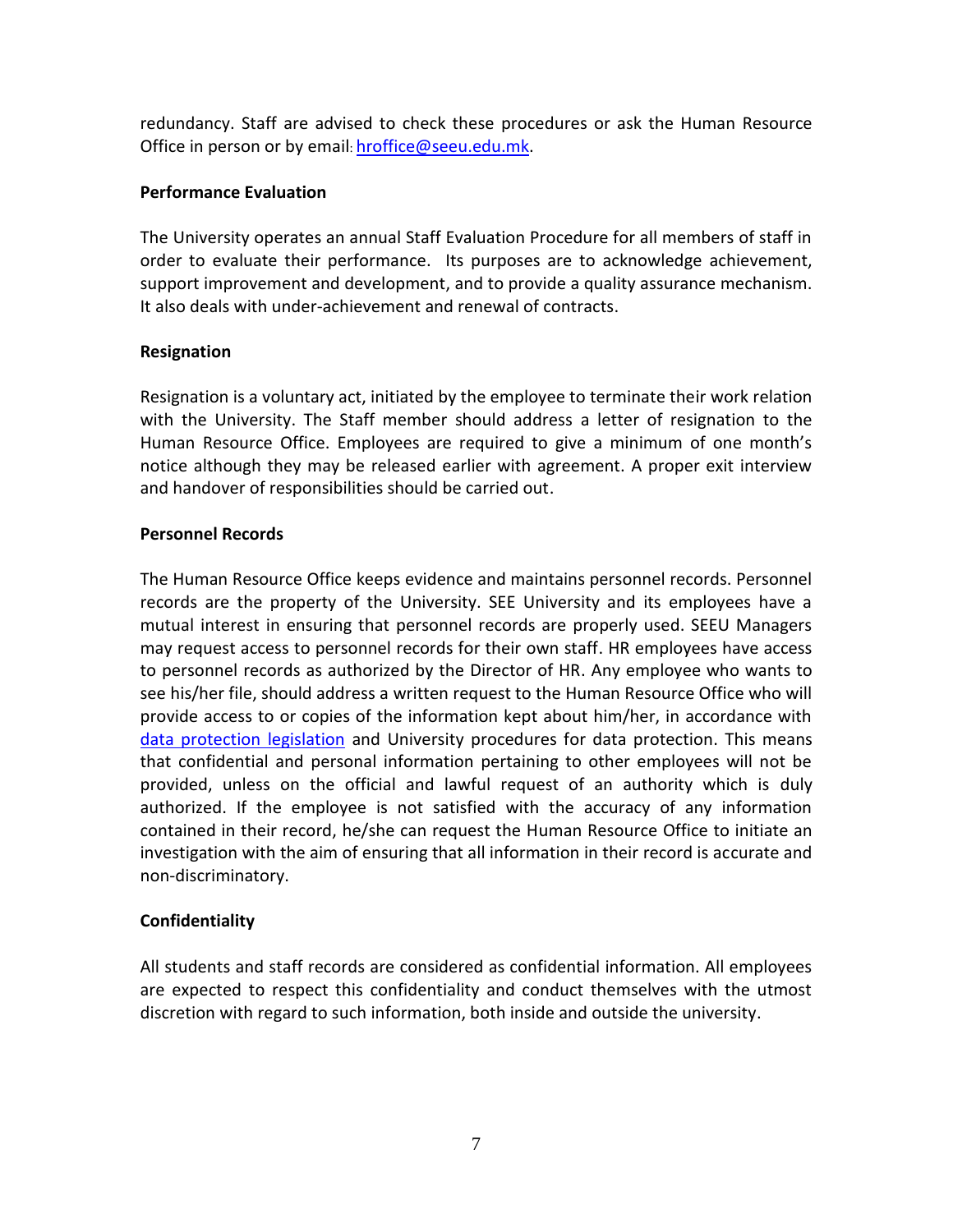## <span id="page-7-0"></span>**Personal Data Change**

It is the responsibility of every employee to inform the University about possible changes of personal data such as change of home address, marital status or phone number with supporting documentation as required.

#### <span id="page-7-1"></span>**Personal Data Storage**

According to the [Law for Personal Data Protection](http://www.seeu.edu.mk/files/docs/Pravilnik-za-tehnickite-i-organizaciskite-merki.pdf) (PDP), each employee signs a statement regarding their obligation for the protection of personal data. Signed statements are filed in their staff dossier.

In line with the PDP law, the Ranking and Remuneration Policy and Job Descriptions, there are specified positions in the University which, in accordance with their Job Description, are responsible for the storage of and access to personal data.

#### <span id="page-7-2"></span>**Equal Opportunity**

The University aims to create conditions where every member of staff is treated with respect and the University is compliant with all applicable laws regarding nondiscrimination plus European guidelines and good practice. This relates to all areas of equalities.

All procedures, such as recruitment and promotion for staff and enrolment and assessment for students, acknowledge diversity, are designed to ensure nondiscrimination and to operate objectively. Issues and non-compliance are investigated and dealt with actively.

#### <span id="page-7-3"></span>[Computer and Network Use](http://www.seeu.edu.mk/files/docs/regulloret/2014/anglishtPDF/Rule%20on%20Usage%20of%20Computer%20Network.pdf)

The computer and network systems and equipment are for staff and student use and work-related purposes only.

A computer account should be used only by the person assigned. Any other person without proper authorization may not use that account. Employees who use the University computers, networks, related resources and the information they contain have a responsibility not to abuse those resources and to respect the rights of others. They should not misrepresent themselves as someone else or hide their identity during official communication*.* 

A new member of staff is provided with an official account which is active for the length of their employment with the University. When a member of staff leaves, the account is closed in conformation with the procedure for opening and closing an e-mail account. HR hands over personal documentation as requested.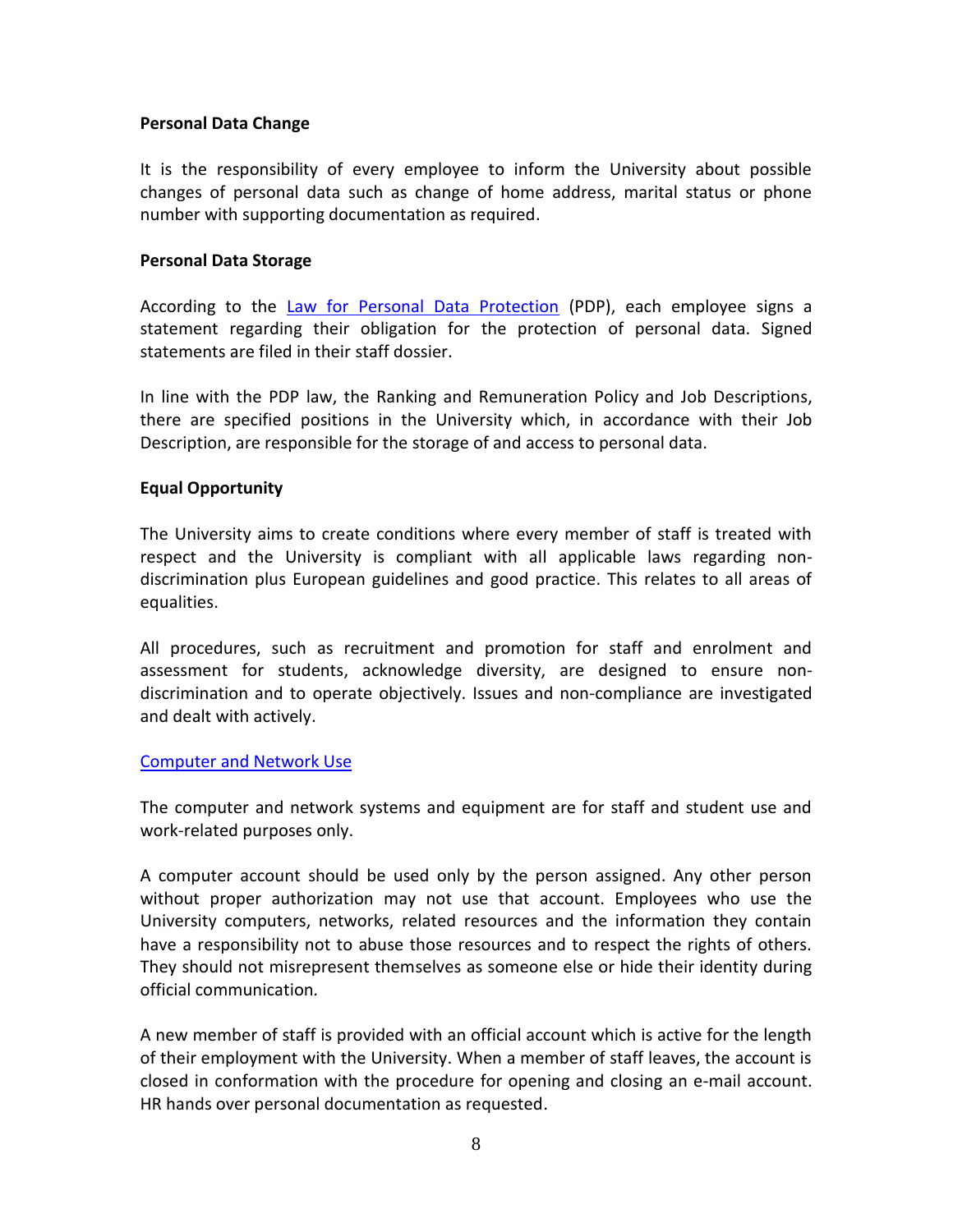## <span id="page-8-0"></span>**Use of E-mail**

E-mail is an important mechanism for official communication within South East European University. Employees are expected to check their email on a regular basis to stay up to date with University-related information and news. The University has a right to delete unread emails which are waiting in a server more than one week. Staff are expected to make emails courteous, professional and accessible.

## <span id="page-8-1"></span>[Use of telephone](http://www.seeu.edu.mk/files/docs/regulloret/2014/anglishtPDF/Rule%20on%20Usage%20of%20Telephone%20Network.pdf)

All employees have the right to use the telephone network. Telephone lines should be kept open for business use i.e. University and work-related needs. Personal calls without due authorisation are not allowed.

#### <span id="page-8-2"></span>**University Property**

All property and equipment provided by the University should be used carefully, with appropriate training as required. Faults and breakdowns should be reported promptly. No University property such as furniture, equipment, machines or tools may be removed without written permission from the Finance Office. Office materials should be used for University purposes only and not personal ones. University vehicles may be used for work related purposes and driven only with the necessary legal licences and with authorization.

## <span id="page-8-3"></span>**[Use of Alcohol and Narcotic Substances](http://www.seeu.edu.mk/files/docs/regulloret/2014/anglishtPDF/SEE%20University%20Non%20Smoking%20Zone.pdf)**

To achieve the objective of providing an alcohol and drug free environment for all University students and staff, the University prohibits distribution, dispensation, possession or use of narcotic substances and alcohol on its property or as part of any of its activities. Alcohol may be permitted with the permission of the Rector. Staff and students, who consume or are under the influence of alcoholic beverages or narcotic substances without permission, are dealt with in accordance with the Disciplinary Rule. Visitors are expected to conform to this environment.

## <span id="page-8-4"></span>**No Smoking**

Smoking is not permitted inside any building, including classrooms, offices, lecture halls, meeting and conference rooms, restaurant/cafe areas, hallways or corridors. It is allowed in certain places outside where there is no safety risk. All staff, students and visitors are expected to comply with the no-smoking rule in order to protect health, University property and environment.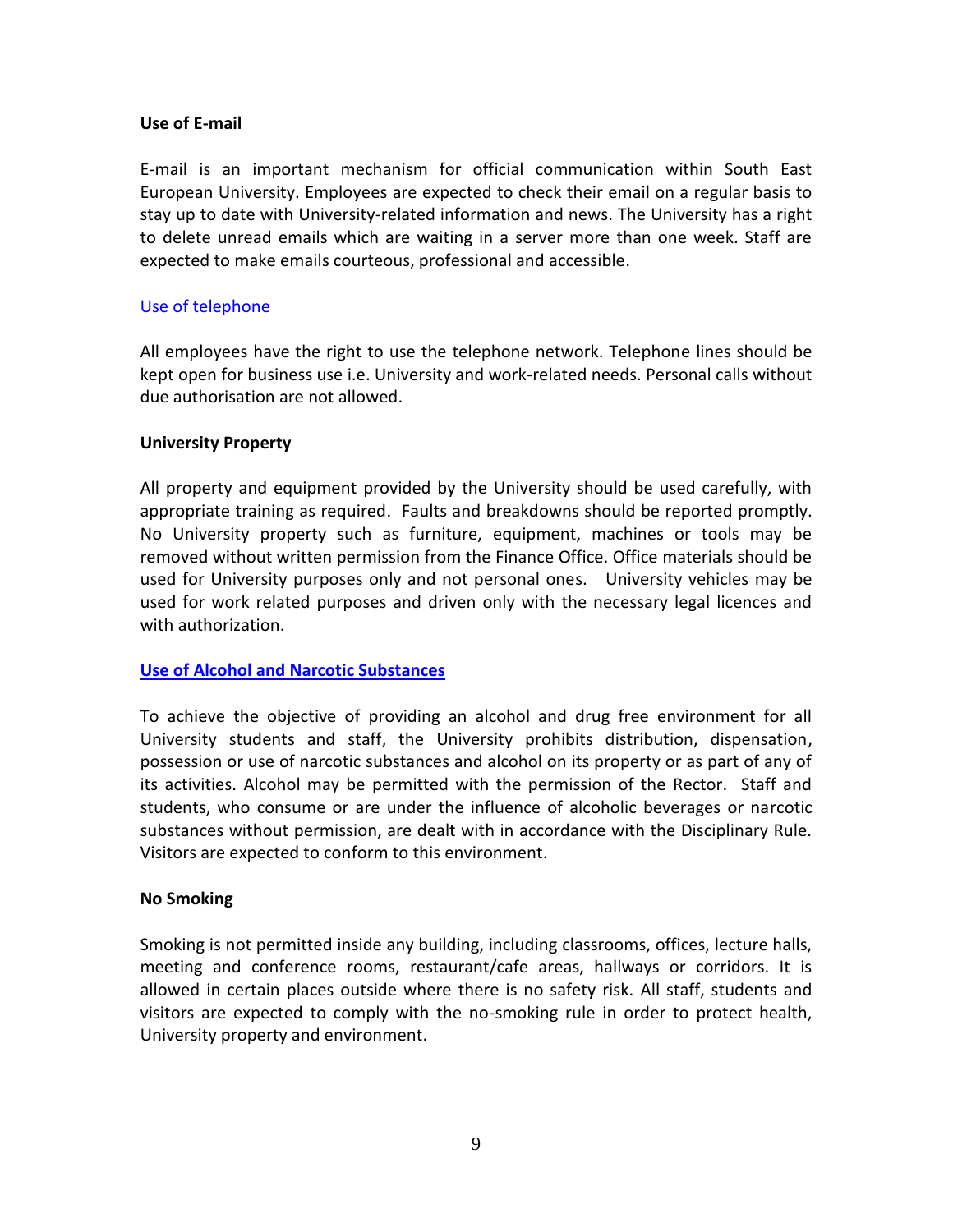After confirmation by the Security Service that an employee has not complied with the prohibition on smoking in an indoor environment, the member of staff receives a sanction of 10 Euros for each violation, imposed through the HRO.

# <span id="page-9-0"></span>**Safety at Work**

Maintaining safety at work is an integral part of the University's working life and must be respected by all members of staff. Staff and students have an obligation to conduct themselves in a safe and responsible way, for themselves and others, to follow relevant instructions, seek training before using equipment, operate machinery and equipment safely and according to advice, and report hazards and accidents in a timely way. The University aims to provide a safe and secure environment and to provide all necessary information, advice and training. Machinery and equipment is checked by the relevant Department. The Facilities Department deals with unforeseen accidents, events or emergencies, headed by the Director under the guidance of the Secretary General.

## <span id="page-9-1"></span>**III. COMPENSATION**

## <span id="page-9-2"></span>**Salary Compensation**

Every employee engaged at the University shall receive compensation in accordance with the [Ranking and Remuneration Policy.](https://my.seeu.edu.mk/private/Ranking?language=EN) Salaries are issued once a month. Salaries are paid directly into individual bank accounts on a monthly basis and the Finance Office informs staff by email when each salary is realized. In addition, the Finance Office provides an individual salary breakdown electronically (my.seeu.edu.mk). An employee's wage consists of the basic salary, as well as performance elements or other agreed additional payment in line with the Ranking and Remuneration Policy which are counted in the gross salary.

## <span id="page-9-3"></span>**IV. VACATION**

## <span id="page-9-4"></span>**Annual leave**

Employees are entitled to annual leave of between 20 to 26 working days on full pay per annum upon the completion of six months continuous service at the University. Annual leave can be used at the University in two parts, as determined in the Academic Calendar.

Usually, one week of leave is used at the beginning of January and three weeks from the middle of July until the middle of August. Dates are published in the academic calendar which is published on the University web page.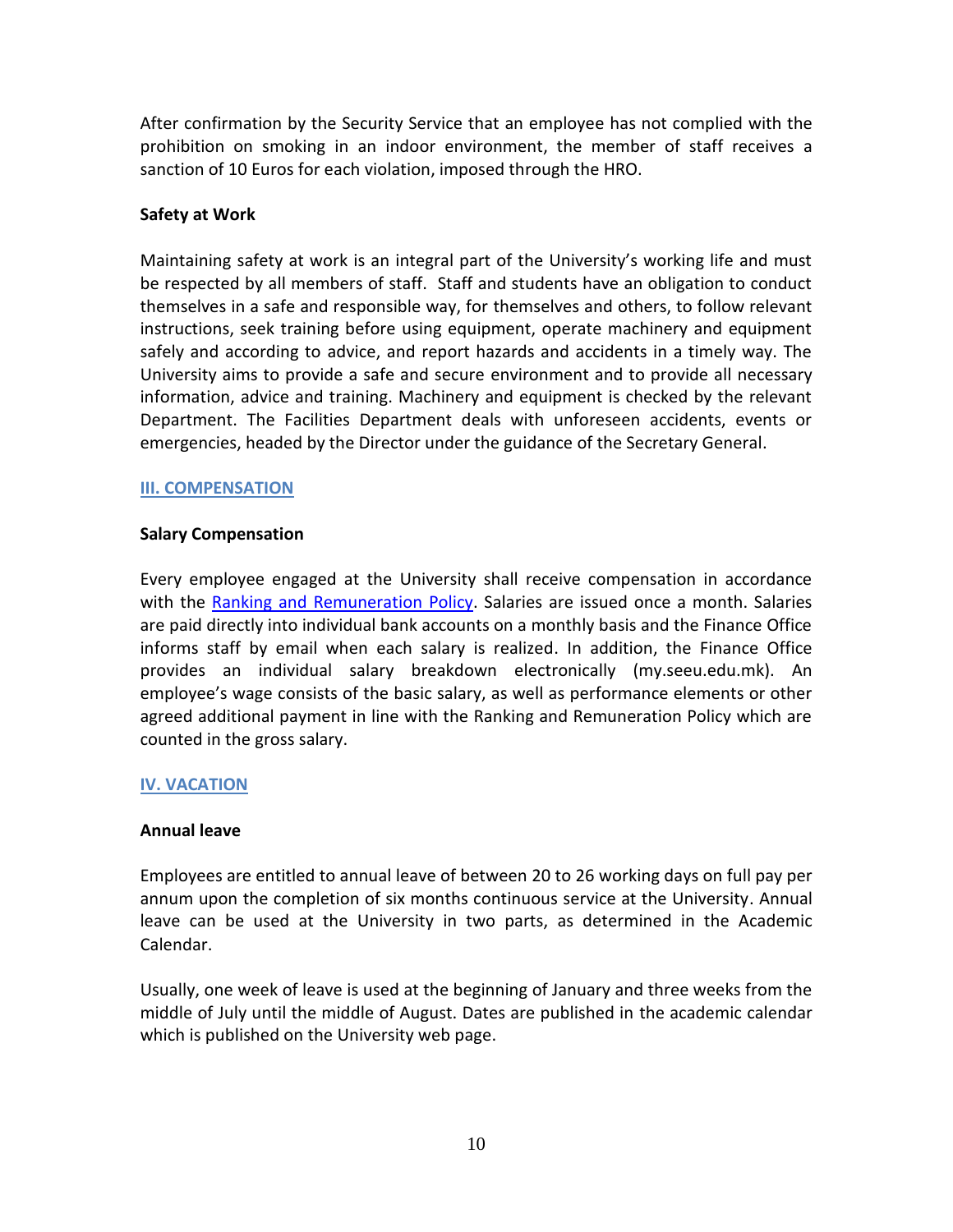The employer is obliged to ensure that all employees take the minimum of 12 days annual leave during the current calendar year. Outstanding leave must be taken before June 30 of the next calendar year, otherwise it will be lost.

Women of 57 years and men of 59 years and over, a disabled employee, an employee with at least 60% of physical impairment, or an employee who takes care of a physically or mentally disabled child, has the right to an additional 3 work days of annual leave.

# <span id="page-10-0"></span>**Paid Leave**

Paid leave can be granted to employees for family and personal needs up to seven days per year, as a result of:

- $\bullet$  personal marriage  $-3$  days
- $\bullet$  child marriage  $-2$  days
- $\bullet$  birth of a child (father) 2 days
- $\bullet$  adoption of a child  $-2$  days
- $\bullet$  death of a spouse or a child (son, daughter) 5 days
- $\bullet$  death of mother, father, sister, brother  $-2$  days
- $\bullet$  death of spouse's parents  $-2$  days
- death of grandfather or grandmother 1 day
- looking after a family member 2 weeks and then by Medical Commission
- $\bullet$  first day of school for first-year elementary students  $-1$  day
- $\bullet$  family transfer to another city  $-2$  days
- family transfer to another house (the same city)  $-1$  day
- pressing personal or business-related issue  $-1$  day
- for exams, for the first time of sitting only  $-1$  day per exam

Requests must be in writing to the HR Director and Manager for authorization.

# <span id="page-10-1"></span>**Unpaid Leave**

An employee can be absent from work (without wage compensation or contributions) up to three months, as a result of:

- care for a family member
- house/apartment construction or repairs
- attendance at a cultural or sports event
- attendance at a congresses or conference
- medical treatment on his/her own expense
- civic duty such as standing as a candidate in an election, being on a public body up to (up to 15 working days maximum)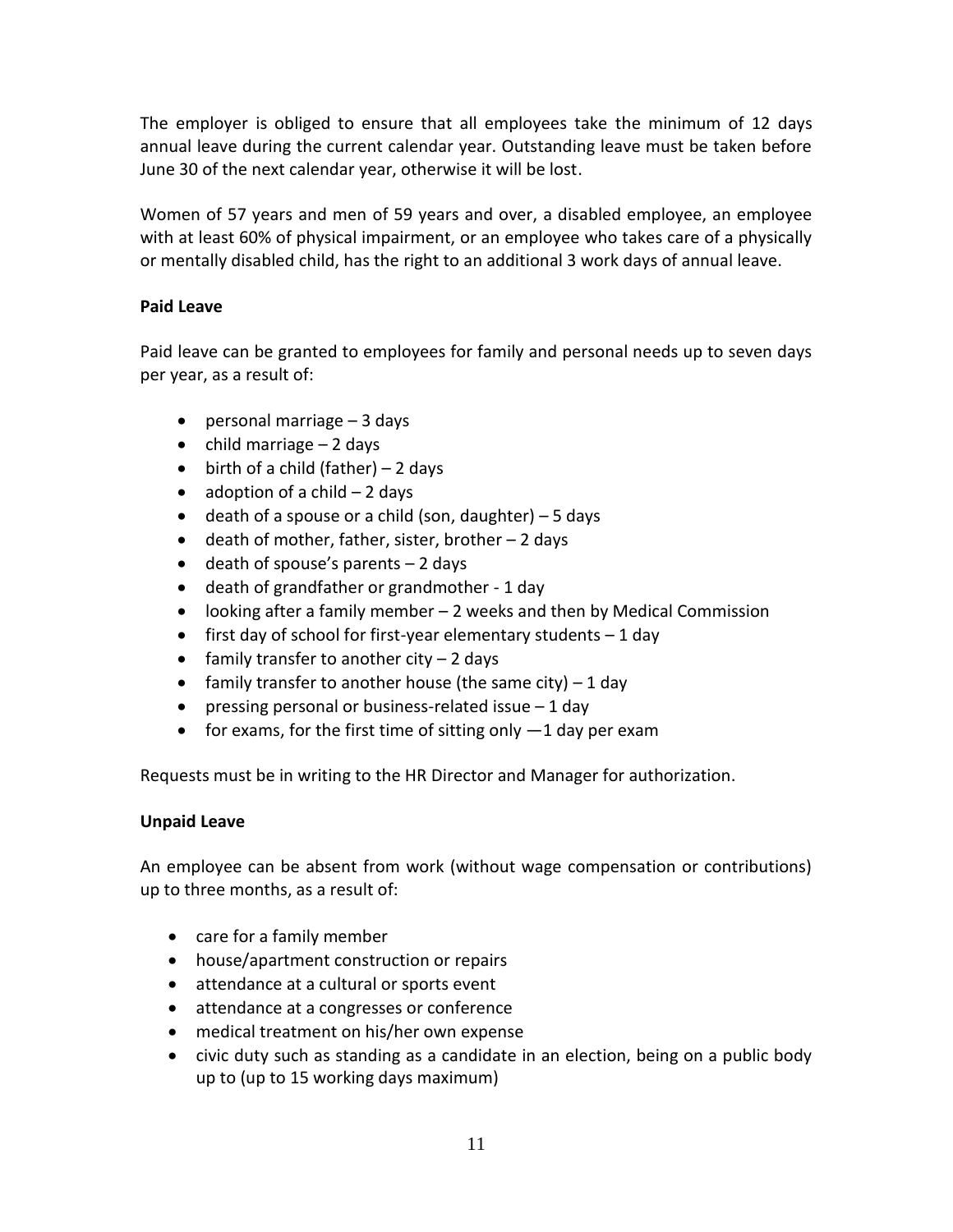Requests must be in writing in advance to the HR Director and Manager for authorization. The supervisor of the applicant and the university authorities are consulted and depending on the volume of work and specific circumstances, a decision is made about the request within 15 days. The HR Office informs the applicant of the decision.

# <span id="page-11-0"></span>**Absence from Work due to Civic Responsibility**

An employee has the right to be absent from work with compensation when taking part in compulsory civic responsibilities which are in line with specific national laws. These duties could include but are not limited to national service, service appointed by a court, military defence, national security and emergency response work. (Article 150, Law on Work Relations).

An employee has the right to be absent from work if they are selected or appointed to a state or public function (article 151, Law on Work Relations), either internally or abroad. In this case, the University does not remunerate the member of staff but holds the employment contract for the first period of service. The member of staff has the right to return to her/his previous employment contract position and to be employed to carry out duties, not necessarily the same as previously, but which are in line with their rank and professional knowledge, skills and experience. They must return to work within 15 days of the end of the elected or appointed civic service.

## <span id="page-11-1"></span>**Sabbatical Leave for Academic Staff**

Academic staff who have worked full time for specified periods at the University are entitled to short and long sabbatical leave. This provides staff with study leave opportunities including the possibility of studying abroad. The conditions and compensation for this are regulated in separate rule [\(Rule on Sabbatical Leave\)](http://www.seeu.edu.mk/files/docs/regulloret/2014/anglishtPDF/Rule%20on%20Sabbatical%20Leave.pdf).

## <span id="page-11-2"></span>**Medical Leave**

An employee has a right to medical leave in the case of illness and injury. Identifiable and verifiable medical evidence (medical certificate) must be provided to the Human Resource Office. This should be provided to HR within 3 days of returning to work.

After serious or prolonged illness, the employee should provide a medical certificate to say they are fit to return to work. The University may discuss support or flexible time for a short period of time after returning to work.

An employee who voluntarily donates blood has a right to be absent from work 2 consequent days from the day of donation, in order to regain their strength, unless this is done on a Friday.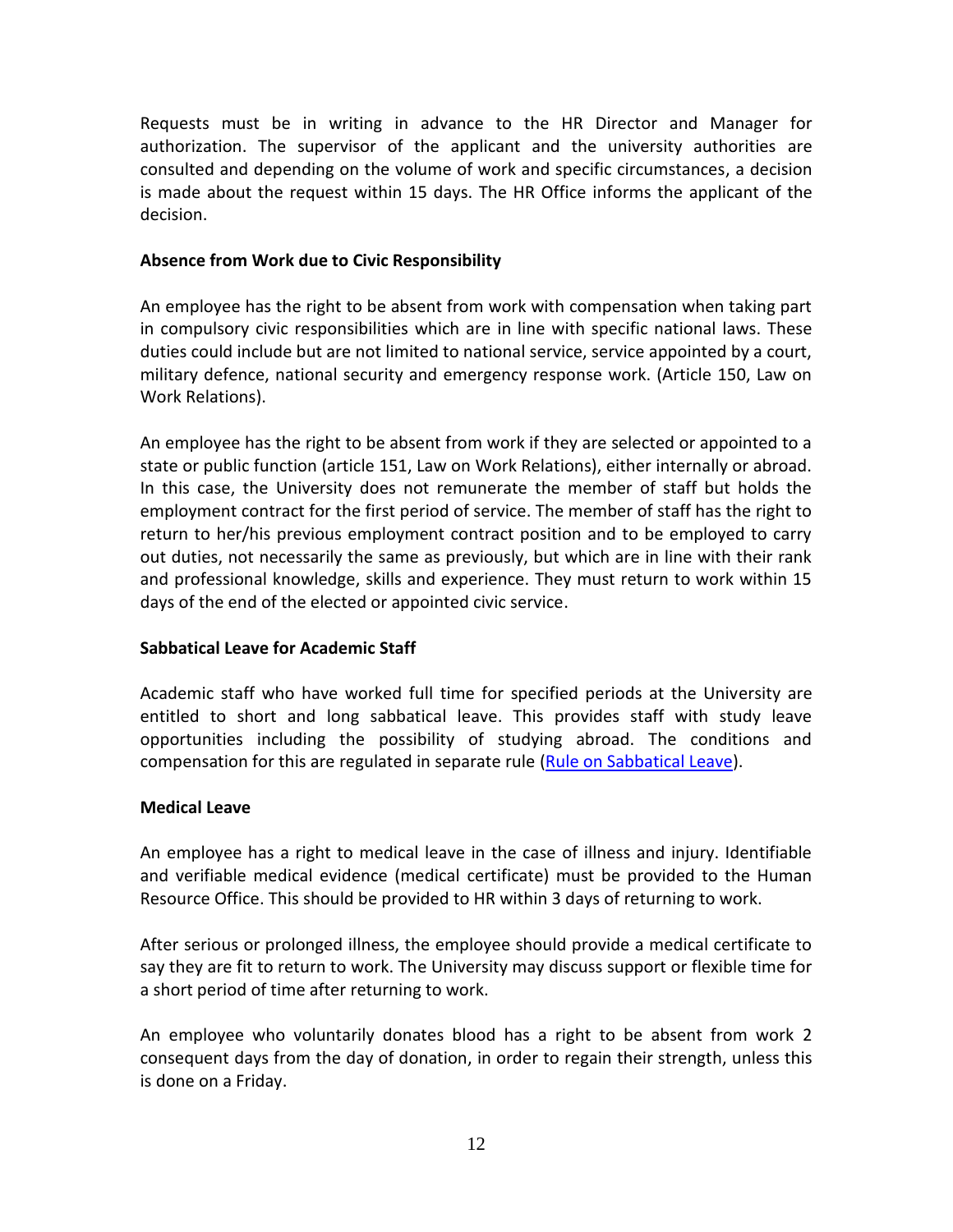# <span id="page-12-0"></span>**Maternity Leave**

A female member of staff may take maternity leave 45 days before her due date, and is obliged to take maternity leave 28 days before the due date. An employee is entitled to nine months' maternity leave, and one year if she gives birth to more than one child (e.g. twins). No salary compensation is paid during maternity leave by the University but this compensation is covered by the Pension and Disability Fund. During this period, the member of staff's email account remains open and HR informs the member of staff of anything which might be of importance for the person's position.

# <span id="page-12-1"></span>**Holidays**

Employees will be given paid leave for all public holidays in the Republic of Macedonia, defined by the Law on Public Holidays in the R. of Macedonia.

# <span id="page-12-2"></span>**Pension – (Retirement based on age)**

In order to qualify for retirement, all male employees must have at least 15 years work experience and be 64 years old. Female employees must have at least 15 years work experience and be 62 years of age. This entitles a person to start receiving their full pension.

The employer terminates the employment contract when an employee reaches 62 years (women) and 64 years of age (men). Academic staff can continue to the end of the relevant academic period.

The worker may submit a written statement to the employer requesting the employment contract to be extended to a maximum of 67 years of age (males) and 65 years of age (females). This must be submitted at the latest by 15 July of the actual ongoing year for continuation of the working contract and for every future request for continuation of the contract. This is considered by University management in accordance with the needs of the department or University and a decision is given to the employee.

## <span id="page-12-3"></span>**V[I. The History of the University](http://www.seeu.edu.mk/en/about/history)**

In the spring of 2000, the High Commissioner for National Minorities of the OSCE initiated discussion on the foundation of a new University in the Republic of Macedonia, supported by international donors. After adoption of the Law on Higher Education by the Parliament of the Republic of Macedonia, which permitted the foundation as a private entity and supported studies in the Albanian language, detailed plans for the establishment of the University started at the end of 2000. Construction started in March 2001 and South East European University opened its doors six months later, on 20 November 2001. By November 2002, the number of students had increased to 2250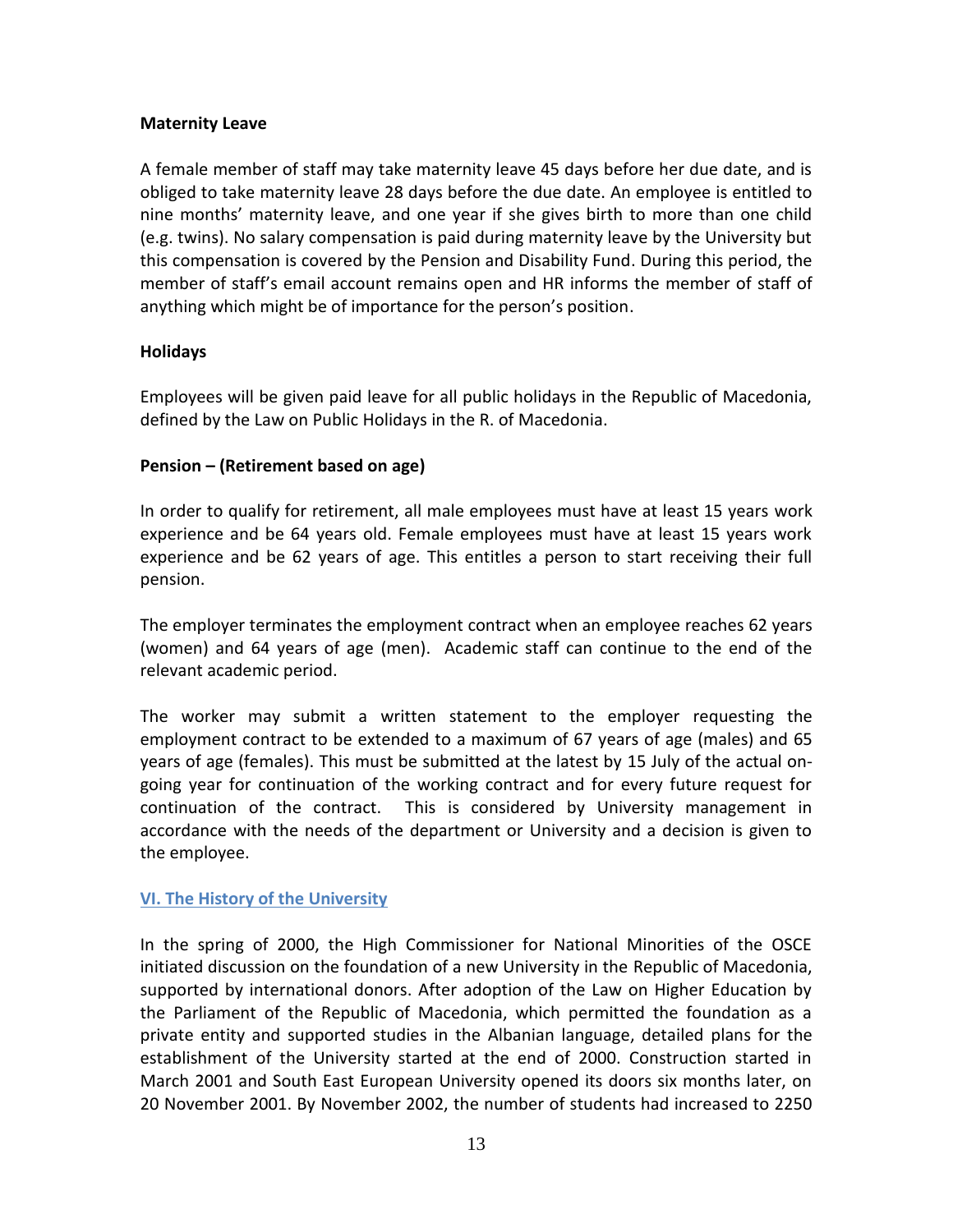and by October 2003 the number of students had reached 3700. Currently there are about 7000 enrolled students at SEE University.

SEE University is a unitary institution with five faculties: Faculty of Law, Faculty of Business and Economics, Faculty of Public Administration and Political Sciences, Faculty of Contemporary Sciences and Technologies, and Faculty of Languages, Cultures and Communications, as well as the following units: the Language Centre, the e-Learning Centre, the Institute for Environment and Health, Institute "Max van der Stoel" and Institute for Applied Research in Business and Informatics.

SEE University plays a leading role in the development of modern higher education in the Republic of Macedonia and in the Southern Balkans. The University is the first in the Republic of Macedonia to have a policy of flexible use of languages, teaching mainstream subjects not only in the Albanian language, but also in Macedonian and English. All students learn English and have the opportunity to learn or improve their Albanian and Macedonian*.* Developing good English and flexible language skills is extremely important for those who want to build a career where English is a main language of communication and multi-linguistic skills highly valued.

The initial development of SEE University was enabled by donations from OSCE, EU and USA member states, which gave a total of 36 million Euros. One part of this contribution from the United States was dedicated to a three-year collaboration agreement with Indiana University (IU) which gave great support during the first three years in the development of teaching staff and curricula. Support from IU continued for the next three years, from 2004/2005*.* The University provides on-going critical evaluation through external program review, EUA external evaluation and other quality initiatives.

The University has two campuses, the main one in Tetovo and one in the city centre of Skopje. Both occupy purpose-built accommodation which includes large lecture halls, small teaching rooms and staff offices. The Tetovo Campus also has state-of-the-art computer centres and labs, a highly equipped library (resources available in Skopje also) and comfortable residential accommodation for students. All buildings and accommodation have good disability access. The University's IT system is connected to the Internet by satellite uplink providing opportunities for video-conferencing and highspeed data transfer.

Pursuant to the Law on Higher Education, the University is classified as a public-private, not for profit institution (a higher education institution founded by a not for profit foundation with funding deriving from foreign and local public sources, which creates and generates public good and builds the public interest; and which may also access public funds). The Law on Higher Education requires all higher education institutions to submit to processes of licensing and accreditation, to assure quality of academic provision (including a verification of the academic qualifications of teaching staff). South East European University has complied fully with these requirements and all its